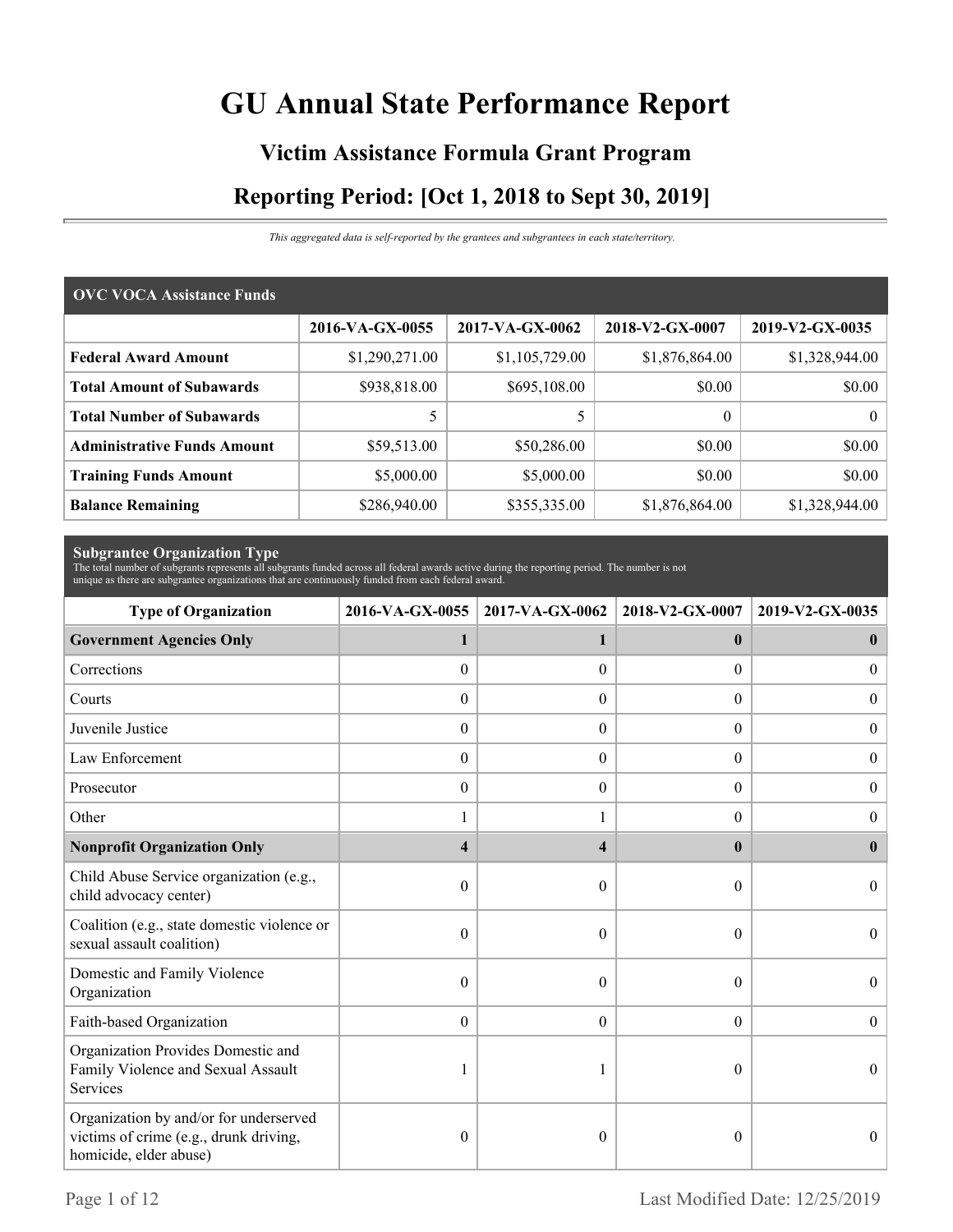| Sexual Assault Services organization<br>(e.g., rape crisis center)                                        | $\mathbf{0}$            | $\theta$         | $\theta$         | $\overline{0}$   |
|-----------------------------------------------------------------------------------------------------------|-------------------------|------------------|------------------|------------------|
| Multiservice agency                                                                                       | 1                       | $\mathbf{1}$     | $\boldsymbol{0}$ | $\boldsymbol{0}$ |
| Other                                                                                                     | $\overline{2}$          | $\overline{2}$   | $\boldsymbol{0}$ | $\boldsymbol{0}$ |
| <b>Federally Recognized Tribal</b><br>Governments, Agencies, and<br><b>Organizations Only</b>             | $\boldsymbol{0}$        | $\boldsymbol{0}$ | $\bf{0}$         | $\bf{0}$         |
| Child Abuse Service organization (e.g.,<br>child advocacy center)                                         | $\boldsymbol{0}$        | $\theta$         | $\boldsymbol{0}$ | $\overline{0}$   |
| Court                                                                                                     | $\boldsymbol{0}$        | $\overline{0}$   | $\overline{0}$   | $\boldsymbol{0}$ |
| Domestic and Family Violence<br>organization                                                              | $\boldsymbol{0}$        | $\theta$         | $\theta$         | $\boldsymbol{0}$ |
| Faith-based organization                                                                                  | $\boldsymbol{0}$        | $\boldsymbol{0}$ | $\boldsymbol{0}$ | $\boldsymbol{0}$ |
| Juvenile justice                                                                                          | $\boldsymbol{0}$        | $\overline{0}$   | $\boldsymbol{0}$ | $\boldsymbol{0}$ |
| Law Enforcement                                                                                           | $\boldsymbol{0}$        | $\theta$         | $\overline{0}$   | $\mathbf{0}$     |
| Organization provides domestic and<br>family violence and sexual assault<br>services                      | $\boldsymbol{0}$        | $\mathbf{0}$     | $\theta$         | $\overline{0}$   |
| Prosecutor                                                                                                | $\boldsymbol{0}$        | $\overline{0}$   | $\overline{0}$   | $\boldsymbol{0}$ |
| Sexual Assault Services organization<br>(e.g., rape crisis center)                                        | $\mathbf{0}$            | $\theta$         | $\theta$         | $\overline{0}$   |
| Other justice-based agency                                                                                | $\boldsymbol{0}$        | $\overline{0}$   | $\boldsymbol{0}$ | $\boldsymbol{0}$ |
| Other agency that is NOT justice-based<br>(e.g., human services, health, education)                       | $\boldsymbol{0}$        | $\overline{0}$   | $\theta$         | $\boldsymbol{0}$ |
| Organization by and/or for a specific<br>traditionally underserved community                              | $\boldsymbol{0}$        | $\theta$         | $\theta$         | $\overline{0}$   |
| Organization by and/or for underserved<br>victims of crime (e.g., drunk driving<br>homicide, elder abuse) | $\mathbf{0}$            | $\mathbf{0}$     | $\theta$         | $\overline{0}$   |
| Other                                                                                                     | $\boldsymbol{0}$        | $\boldsymbol{0}$ | $\boldsymbol{0}$ | $\boldsymbol{0}$ |
| <b>Campus Organizations Only</b>                                                                          | $\pmb{0}$               | $\bf{0}$         | $\bf{0}$         | $\bf{0}$         |
| Campus-based victims services                                                                             | $\boldsymbol{0}$        | $\overline{0}$   | $\overline{0}$   | $\boldsymbol{0}$ |
| Law enforcement                                                                                           | $\boldsymbol{0}$        | $\boldsymbol{0}$ | $\boldsymbol{0}$ | $\boldsymbol{0}$ |
| Physical or mental health service<br>program                                                              | $\boldsymbol{0}$        | $\overline{0}$   | $\overline{0}$   | $\boldsymbol{0}$ |
| Other                                                                                                     | $\boldsymbol{0}$        | $\overline{0}$   | $\overline{0}$   | $\boldsymbol{0}$ |
| <b>Total Number of Subawards</b>                                                                          | $\overline{\mathbf{5}}$ | 5 <sub>5</sub>   | $\boldsymbol{0}$ | $\boldsymbol{0}$ |

\*This number is not unique across fiscal years as there are subgrantee organizations that are funded from multiple federal awards.

| <b>Subaward Purpose</b><br>A single SAR can select multiple purposes. Numbers are not unique |                                                                       |  |
|----------------------------------------------------------------------------------------------|-----------------------------------------------------------------------|--|
|                                                                                              | 2016-VA-GX-0055   2017-VA-GX-0062   2018-V2-GX-0007   2019-V2-GX-0035 |  |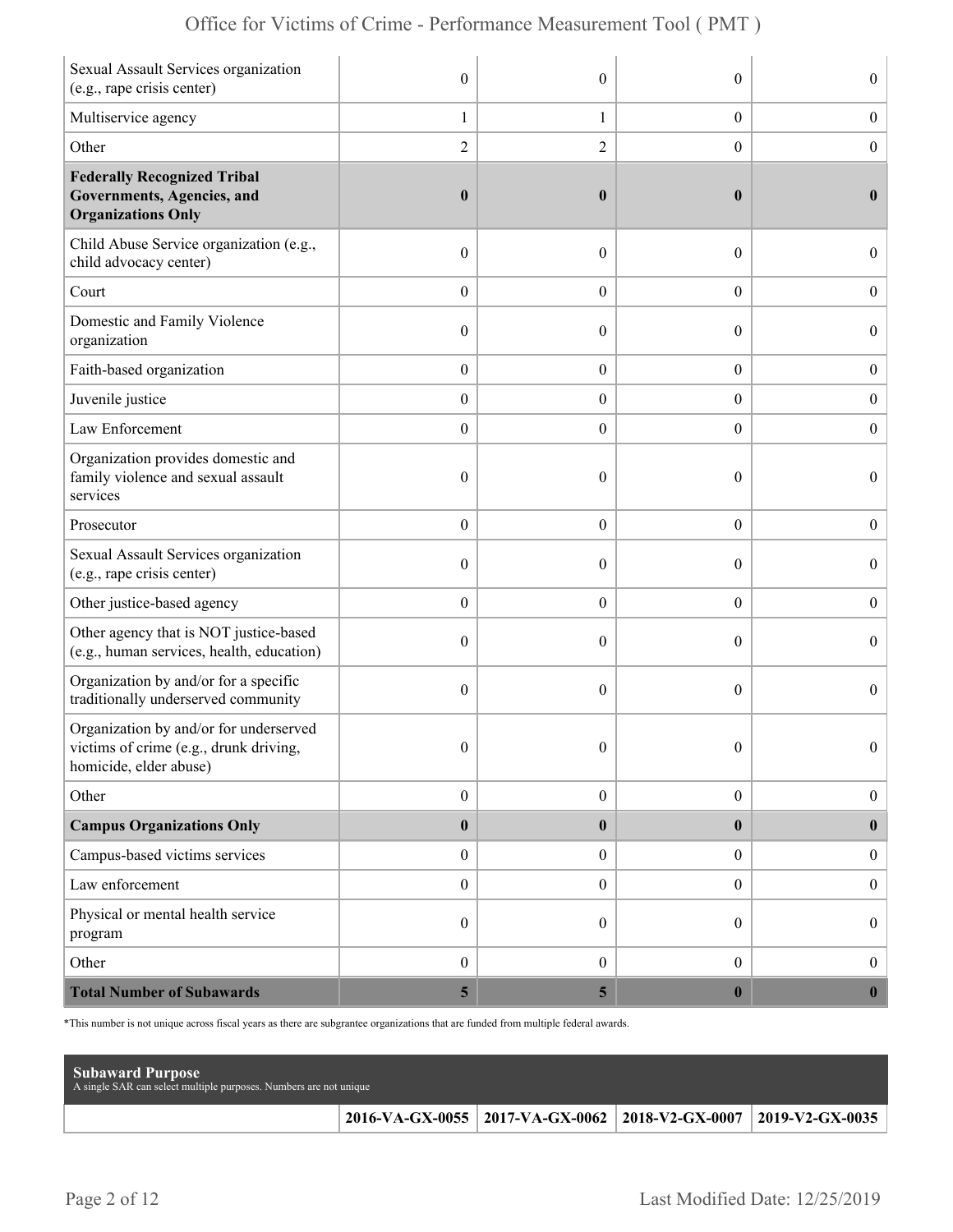| A. Continue a VOCA-funded victim<br>project funded in a previous year                  |  |  |
|----------------------------------------------------------------------------------------|--|--|
| B. Expand or enhance an existing project<br>not funded by VOCA in the previous<br>year |  |  |
| C. Start up a new victim services project                                              |  |  |
| D. Start up a new Native American<br>victim services project                           |  |  |
| E. Expand or enhance an existing <b>Native</b><br>American project                     |  |  |

**VOCA and Match Funds** A single SAR can select multiple service types. Numbers are not unique

|                                                              |   | 2016-VA-GX-0055   2017-VA-GX-0062   2018-V2-GX-0007 |   | 2019-V2-GX-0035 |
|--------------------------------------------------------------|---|-----------------------------------------------------|---|-----------------|
| A.INFORMATION & REFERRAL                                     |   |                                                     | 0 |                 |
| <b>B.PERSONAL</b><br>ADVOCACY/ACCOMPANIMENT                  |   |                                                     | 0 |                 |
| <b>C.EMOTIONAL SUPPORT OR</b><br><b>SAFETY SERVICES</b>      |   |                                                     |   |                 |
| <b>D.SHELTER/HOUSING SERVICES</b>                            |   |                                                     | 0 |                 |
| E.CRIMINAL/CIVIL JUSTICE<br><b>SYSTEM ASSISTANCE</b>         | 4 |                                                     |   |                 |
| <b>F. ASSISTANCE IN FILING</b><br><b>COMPENSATION CLAIMS</b> |   |                                                     | 0 |                 |

| <b>Priority and Underserved Requirements</b> |                 |                 |                 |                 |  |  |
|----------------------------------------------|-----------------|-----------------|-----------------|-----------------|--|--|
| <b>Priority Area</b>                         | 2016-VA-GX-0055 | 2017-VA-GX-0062 | 2018-V2-GX-0007 | 2019-V2-GX-0035 |  |  |
| <b>Child Abuse</b>                           |                 |                 |                 |                 |  |  |
| <b>Total Amount</b>                          | \$45,000.00     | \$136,715.00    | \$0.00          | \$0.00          |  |  |
| % of Total Federal Award                     | $3.00\%$        | 12.00 %         |                 |                 |  |  |
| <b>Domestic and Family Violence</b>          |                 |                 |                 |                 |  |  |
| <b>Total Amount</b>                          | \$45,000.00     | \$214,927.00    | \$0.00          | \$0.00          |  |  |
| % of Total Federal Award                     | $3.00\%$        | 19.00 %         |                 |                 |  |  |
| <b>Sexual Assault</b>                        |                 |                 |                 |                 |  |  |
| <b>Total Amount</b>                          | \$45,000.00     | \$118,210.00    | \$0.00          | \$0.00          |  |  |
| % of Total Federal Award                     | $3.00\%$        | 11.00 %         |                 |                 |  |  |
| <b>Underserved</b>                           |                 |                 |                 |                 |  |  |
| <b>Total Amount</b>                          | \$7,104.00      | \$225,256.00    | \$0.00          | \$0.00          |  |  |
| % of Total Federal Award                     | $1.00\%$        | 20.00 %         |                 |                 |  |  |

| <b>Budget and Staffing</b>  |                                                                       |  |
|-----------------------------|-----------------------------------------------------------------------|--|
| <b>Staffing Information</b> | 2016-VA-GX-0055   2017-VA-GX-0062   2018-V2-GX-0007   2019-V2-GX-0035 |  |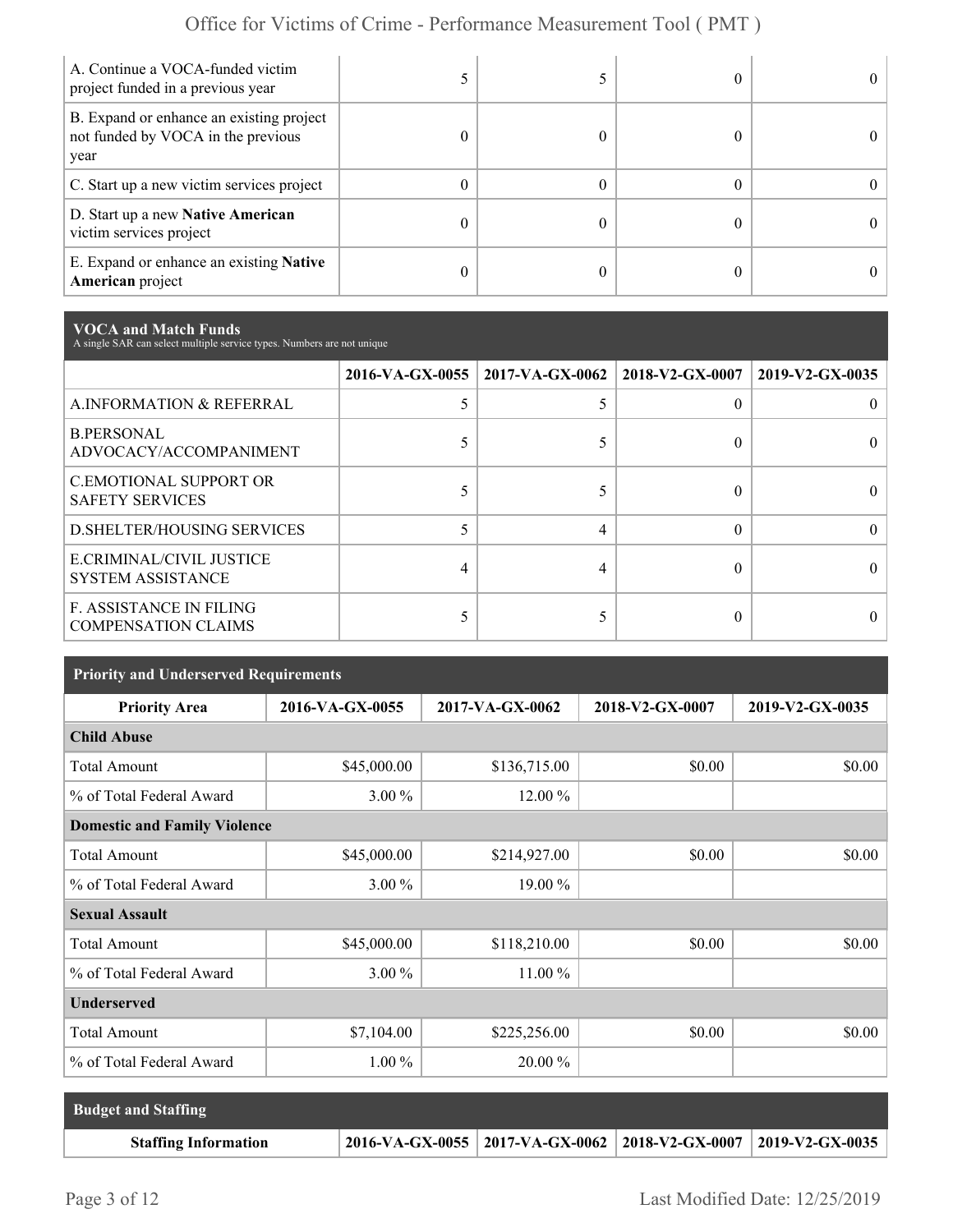| Total number of paid staff for all<br>subgrantee victimization program and/or<br>services                                                            | 20             | 27    |  |
|------------------------------------------------------------------------------------------------------------------------------------------------------|----------------|-------|--|
| Number of staff hours funded through<br>this VOCA award (plus match) for<br>subgrantee's victimization programs<br>and/or services                   | 32240          | 29869 |  |
| Total number of volunteer staff<br>supporting the work of this VOCA award<br>(plus match) for subgrantee's<br>victimization programs and/or services | $\overline{2}$ | 20    |  |
| Number of volunteer hours supporting<br>the work of this VOCA award (plus<br>match) for subgrantee's victimization<br>programs and/or services       | 1560           | 4663  |  |

# **AGGREGATED SUBGRANTEE PERFORMANCE MEASURE DATA**

**Victimization Type**

|                                                                                               | Number of                                                                          | <b>Number of Individuals Who Actually Received Services</b><br><b>Based on a Presenting Victimization</b> |                           |                           |                           |                                  |  |
|-----------------------------------------------------------------------------------------------|------------------------------------------------------------------------------------|-----------------------------------------------------------------------------------------------------------|---------------------------|---------------------------|---------------------------|----------------------------------|--|
| <b>Victimization Type</b>                                                                     | <b>Subgrantees Indicating</b><br><b>Intent to Serve This</b><br><b>Victim Type</b> | <b>Quarter</b><br>1 Total                                                                                 | <b>Quarter</b><br>2 Total | <b>Quarter</b><br>3 Total | <b>Quarter</b><br>4 Total | Per<br><b>Quarter</b><br>Average |  |
| <b>Adult Physical Assault (includes</b><br><b>Aggravated and Simple Assault)</b>              | 9                                                                                  | 69                                                                                                        | 57                        | 62                        | 83                        | 67                               |  |
| <b>Adult Sexual Assault</b>                                                                   | 10                                                                                 | 18                                                                                                        | 19                        | 13                        | 19                        | 17                               |  |
| Adults Sexually Abused/Assaulted as<br>Children                                               | $\tau$                                                                             | $\mathbf{1}$                                                                                              | 6                         | 3                         | 3                         | 3                                |  |
| Arson                                                                                         | $\overline{2}$                                                                     | $\mathbf{1}$                                                                                              | $\mathbf{0}$              | $\boldsymbol{0}$          | $\boldsymbol{0}$          | $\boldsymbol{0}$                 |  |
| Bullying (Verbal, Cyber or Physical)                                                          | 9                                                                                  | $\mathbf{1}$                                                                                              | 6                         | $\mathbf{1}$              | 1                         | $\overline{2}$                   |  |
| <b>Burglary</b>                                                                               | 3                                                                                  | 27                                                                                                        | 23                        | 41                        | 22                        | 28                               |  |
| Child Physical Abuse or Neglect                                                               | 10                                                                                 | 20                                                                                                        | 55                        | 23                        | 28                        | 31                               |  |
| Child Pornography                                                                             | 8                                                                                  | $\mathbf{1}$                                                                                              | $\mathbf{0}$              | $\theta$                  | $\mathbf{0}$              | $\boldsymbol{0}$                 |  |
| Child Sexual Abuse/Assault                                                                    | 9                                                                                  | 23                                                                                                        | 24                        | 31                        | 23                        | 25                               |  |
| Domestic and/or Family Violence                                                               | 10                                                                                 | 265                                                                                                       | 281                       | 217                       | 223                       | 246                              |  |
| <b>DUI/DWI</b> Incidents                                                                      | $\overline{2}$                                                                     | 26                                                                                                        | 15                        | 19                        | 12                        | 18                               |  |
| Elder Abuse or Neglect                                                                        | 7                                                                                  | 1                                                                                                         | $\overline{3}$            | 5                         | $\overline{2}$            | $\overline{2}$                   |  |
| Hate Crime:<br>Racial/Religious/Gender/ Sexual<br>Orientation/Other (Explanation<br>Required) | 8                                                                                  | $\theta$                                                                                                  | $\Omega$                  | $\boldsymbol{0}$          | $\theta$                  | $\boldsymbol{0}$                 |  |
| Human Trafficking: Labor                                                                      | 8                                                                                  | $\boldsymbol{0}$                                                                                          | $\mathbf{0}$              | $\boldsymbol{0}$          | $\boldsymbol{0}$          | $\boldsymbol{0}$                 |  |
| Human Trafficking: Sex                                                                        | 8                                                                                  | $\overline{0}$                                                                                            | $\overline{2}$            | $\boldsymbol{0}$          | 1                         | $\boldsymbol{0}$                 |  |
| Identity Theft/Fraud/Financial Crime                                                          | $\tau$                                                                             | $\mathbf{1}$                                                                                              | 12                        | 8                         | $\mathbf{1}$              | 5                                |  |

Page 4 of 12 Last Modified Date:  $12/25/2019$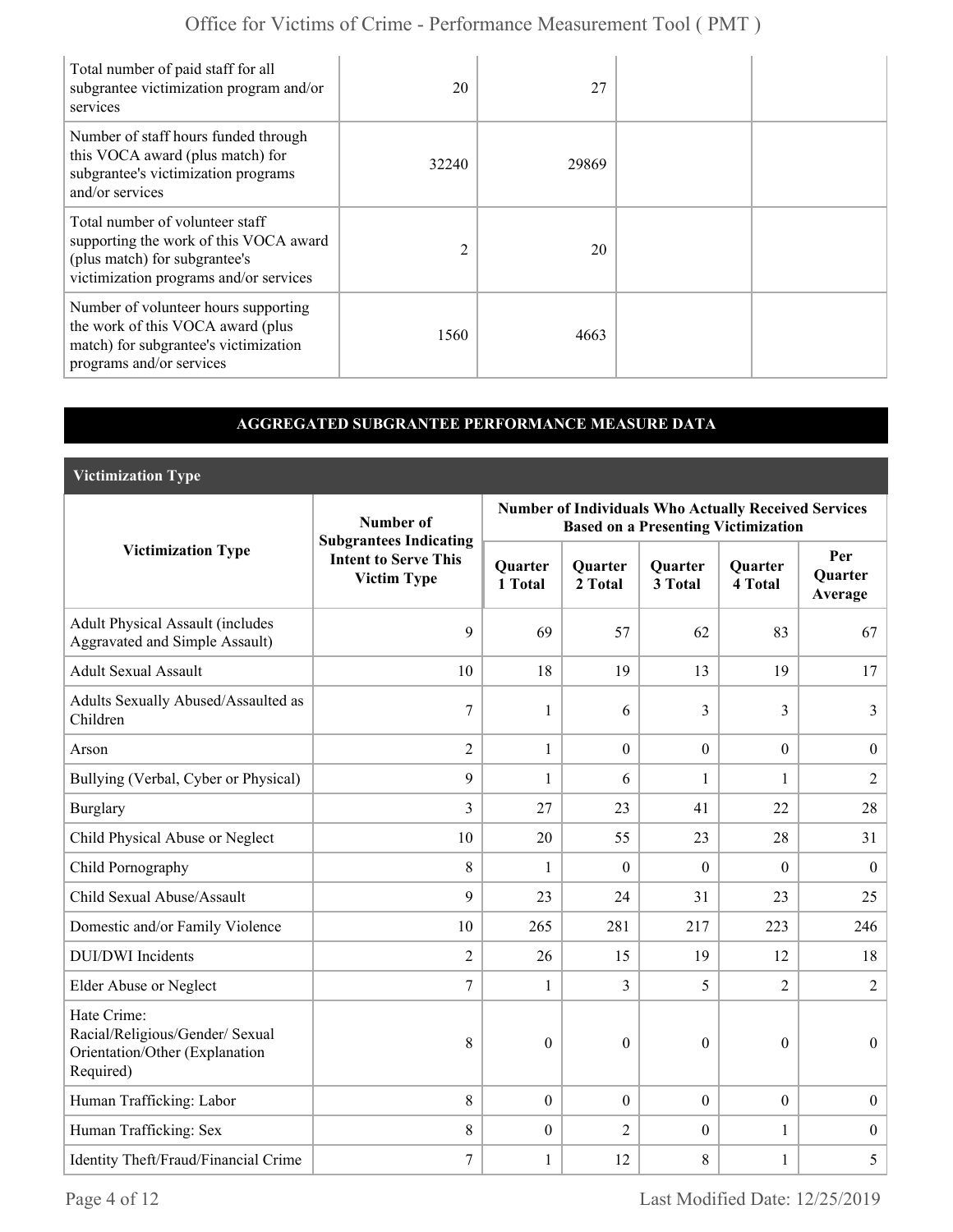| Kidnapping (non-custodial)                           | $\mathbf{r}$  | $\theta$     | 2        | $\theta$       | $\theta$       | $\theta$ |
|------------------------------------------------------|---------------|--------------|----------|----------------|----------------|----------|
| Kidnapping (custodial)                               | 7             | $\theta$     | $\theta$ | $\theta$       | $\theta$       | $\theta$ |
| Mass Violence<br>(Domestic/International)            | 6             | $\mathbf{0}$ | 0        | $\mathbf{0}$   | $\Omega$       | $\theta$ |
| Other Vehicular Victimization (e.g.,<br>Hit and Run) | 6             | 12           | 14       | 16             | 12             | 13       |
| Robbery                                              | $\tau$        | 7            | 13       | 9              |                |          |
| Stalking/Harassment                                  | 9             | 35           | 61       | 62             | 30             | 47       |
| Survivors of Homicide Victims                        | 8             |              | 4        | $\theta$       | $\overline{c}$ |          |
| Teen Dating Victimization                            | 8             | $\theta$     | $\theta$ | $\theta$       | $\Omega$       | $\theta$ |
| Terrorism (Domestic/International)                   | $\mathcal{I}$ | $\mathbf{0}$ | $\theta$ | $\overline{2}$ | $\Omega$       | $\theta$ |
| Other                                                |               | 117          | 138      | 148            | 100            | 125      |

# **Special Classifications of Individuals**

|                                                           | <b>Number of Individuals Self Reporting a Special Classification</b> |                                  |                           |                                  |                        |  |
|-----------------------------------------------------------|----------------------------------------------------------------------|----------------------------------|---------------------------|----------------------------------|------------------------|--|
| <b>Special Classifications of Individuals</b>             | <b>Quarter 1</b><br><b>Total</b>                                     | <b>Quarter 2</b><br><b>Total</b> | Quarter 3<br><b>Total</b> | <b>Quarter 4</b><br><b>Total</b> | Per Quarter<br>Average |  |
| Deaf/Hard of Hearing                                      | $\theta$                                                             | $\theta$                         | $\theta$                  | 0                                |                        |  |
| Homeless                                                  | 16                                                                   | 34                               | 2                         | 2                                | 29                     |  |
| Immigrants/Refugees/Asylum Seekers                        |                                                                      | $\Omega$                         | $\Omega$                  | $\theta$                         |                        |  |
| <b>LGBTQ</b>                                              | $\theta$                                                             | $\Omega$                         | $\Omega$                  |                                  |                        |  |
| Veterans                                                  | $\theta$                                                             | $\Omega$                         | $\Omega$                  | 0                                |                        |  |
| Victims with Disabilities: Cognitive/<br>Physical /Mental | 8                                                                    | 5                                | 10                        | 4                                | 29                     |  |
| Victims with Limited English Proficiency                  | $\overline{2}$                                                       | 5                                |                           | $\theta$                         | 9                      |  |
| Other                                                     | $\theta$                                                             | $\theta$                         |                           | 0                                |                        |  |

| <b>General Award Information</b>                                                                                             |               |           |
|------------------------------------------------------------------------------------------------------------------------------|---------------|-----------|
| <b>Activities Conducted at the Subgrantee Level</b>                                                                          | <b>Number</b> | Percent   |
| Total number of individuals who received services during the Fiscal Year.                                                    | 2168          |           |
| Total number of anonymous contacts who received services during the Fiscal Year                                              | 17            |           |
| Number of new individuals who received services from your state for the first time during the Fiscal Year.                   | 1735          | 80.03 %   |
| Of the clients who received services, how many presented with more than one type of victimization during<br>the Fiscal Year? | 389           | $17.94\%$ |
| Number of individuals assisted with a victim compensation application during the Fiscal Year.                                | 345           |           |

| <b>Demographics</b>                                  |               |           |
|------------------------------------------------------|---------------|-----------|
| Demographic Characteristic of New Individuals Served | <b>Number</b> | Percent   |
| Race/Ethinicity                                      |               |           |
| American Indian or Alaska Native                     |               | $0.12 \%$ |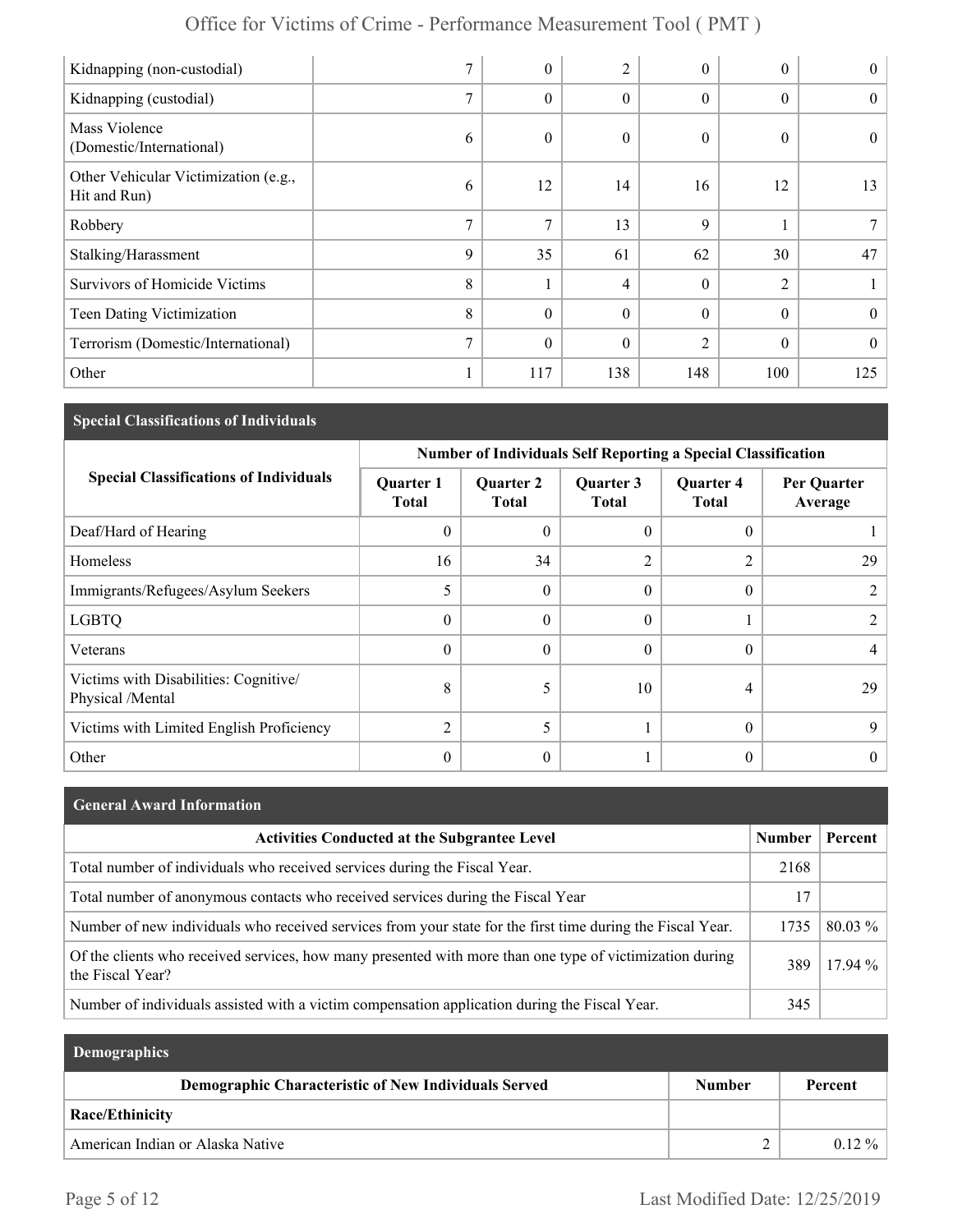| Asian                                     | 228  | 13.14 %   |
|-------------------------------------------|------|-----------|
| <b>Black or African American</b>          | 13   | $0.75~\%$ |
| Hispanic or Latino                        | 9    | $0.52\%$  |
| Native Hawaiian or Other Pacific Islander | 1087 | 62.65 %   |
| White Non-Latino or Caucasian             | 103  | 5.94 %    |
| Some Other Race                           | 10   | $0.58~\%$ |
| <b>Multiple Races</b>                     | 33   | $1.90\%$  |
| Not Reported                              | 62   | 3.57%     |
| Not Tracked                               | 188  | 10.84 %   |
| <b>Race/Ethnicity Total</b>               | 1735 |           |
| <b>Gender Identity</b>                    |      |           |
| Male                                      | 594  | 34.24 %   |
| Female                                    | 973  | 56.08%    |
| Other                                     | 34   | $1.96\%$  |
| Not Reported                              | 3    | $0.17 \%$ |
| Not Tracked                               | 131  | 7.55 %    |
| <b>Gender Total</b>                       | 1735 |           |
| Age                                       |      |           |
| Age 0-12                                  | 191  | 11.01%    |
| Age 13-17                                 | 125  | 7.20%     |
| Age 18-24                                 | 160  | $9.22\%$  |
| Age 25-59                                 | 794  | 45.76 %   |
| Age 60 and Older                          | 153  | 8.82 %    |
| Not Reported                              | 114  | $6.57\%$  |
| Not Tracked                               | 198  | 11.41%    |
| <b>Age Total</b>                          | 1735 |           |

| <b>Direct Services</b> |                                                                                 |                                                                  |                                                                           |                         |
|------------------------|---------------------------------------------------------------------------------|------------------------------------------------------------------|---------------------------------------------------------------------------|-------------------------|
| <b>Service Area</b>    | # of Subgrantees<br><b>That Provided</b><br><b>Services in This</b><br>Category | # of<br><b>Individuals/Contacts</b><br><b>Receiving Services</b> | <b>Specific Service</b>                                                   | Frequency<br>of Service |
|                        |                                                                                 |                                                                  | Enter the number of times services were<br>provided in each subcategory.  | $\theta$                |
|                        |                                                                                 |                                                                  | A1. Information about the criminal<br>justice process                     | 1418                    |
| A. Information &       | 4                                                                               | 1792                                                             | A2. Information about victim rights, how<br>to obtain notifications, etc. | 1083                    |
| Referral               |                                                                                 |                                                                  | A3. Referral to other victim service<br>programs                          | 384                     |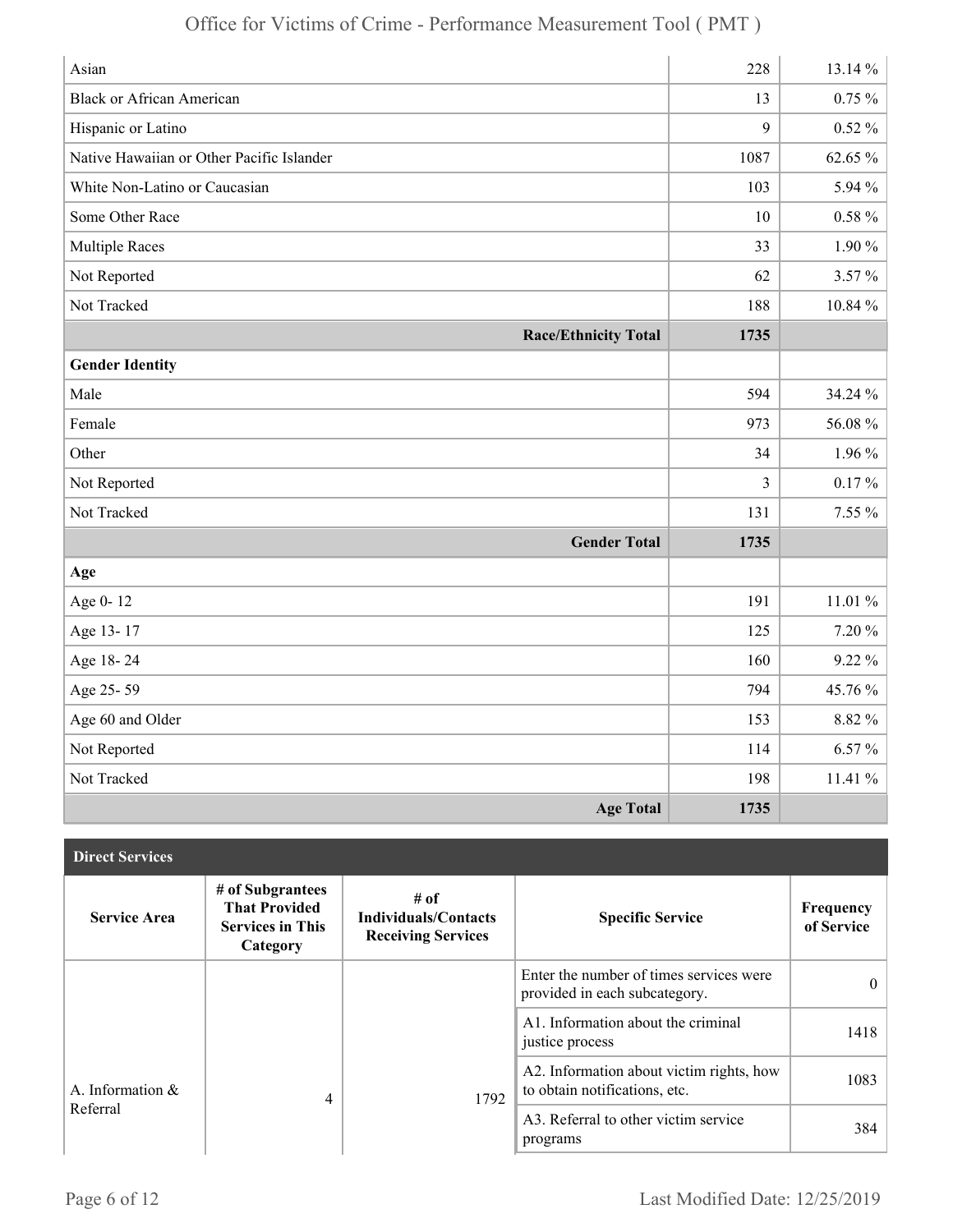|                                           |   |     | A4. Referral to other services, supports,<br>and resources (includes legal, medical,<br>faith-based organizations, address<br>confidentiality programs, etc.) | 532              |
|-------------------------------------------|---|-----|---------------------------------------------------------------------------------------------------------------------------------------------------------------|------------------|
| B. Personal<br>Advocacy/<br>Accompaniment |   |     | Enter the number of times services were<br>provided in each subcategory.                                                                                      | $\boldsymbol{0}$ |
|                                           |   |     | B1. Victim advocacy/accompaniment to<br>emergency medical care                                                                                                | 16               |
|                                           |   |     | B2. Victim advocacy/accompaniment to<br>medical forensic exam                                                                                                 | $\overline{2}$   |
|                                           |   |     | B3. Law enforcement interview<br>advocacy/accompaniment                                                                                                       | 25               |
|                                           |   |     | B4. Individual advocacy (e.g., assistance<br>in applying for public benefits, return of<br>personal property or effects)                                      | 56               |
|                                           | 3 | 244 | B5. Performance of medical or<br>nonmedical forensic exam or interview<br>or medical evidence collection                                                      | 1                |
|                                           |   |     | B6. Immigration assistance (e.g., special<br>visas, continued presence application,<br>and other immigration relief)                                          | 1                |
|                                           |   |     | B7. Intervention with employer, creditor,<br>landlord, or academic institution                                                                                | 19               |
|                                           |   |     | B8. Child or dependent care assistance<br>(includes coordination of services)                                                                                 | 19               |
|                                           |   |     | B9. Transportation assistance (includes<br>coordination of services)                                                                                          | 113              |
|                                           |   |     | B10. Interpreter services                                                                                                                                     | 14               |
|                                           |   |     | Enter the number of times services were<br>provided in each subcategory.                                                                                      | $\boldsymbol{0}$ |
|                                           |   |     | C1. Crisis intervention (in-person,<br>includes safety planning, etc.)                                                                                        | 400              |
|                                           |   |     | C2. Hotline/crisis line counseling                                                                                                                            | 78               |
| C. Emotional<br><b>Support or Safety</b>  | 3 | 390 | C3. On-scene crisis response (e.g.,<br>community crisis response)                                                                                             | $\overline{c}$   |
| Services                                  |   |     | C4. Individual counseling                                                                                                                                     | 7                |
|                                           |   |     | C5. Support groups (facilitated or peer)                                                                                                                      | 3                |
|                                           |   |     | C6. Other Therapy (traditional, cultural,<br>or alternative healing; art, writing, or<br>play therapy, etc.)                                                  | 1                |
|                                           |   |     | C7. Emergency financial assistance                                                                                                                            | 5                |
|                                           |   |     | Enter the number of times services were<br>provided in each subcategory.                                                                                      | $\mathbf{0}$     |
| D. Shelter/Housing                        | 1 | 134 | D1. Emergency shelter or safe house                                                                                                                           | 335              |
| Services                                  |   |     | D2. Transitional housing                                                                                                                                      | 8                |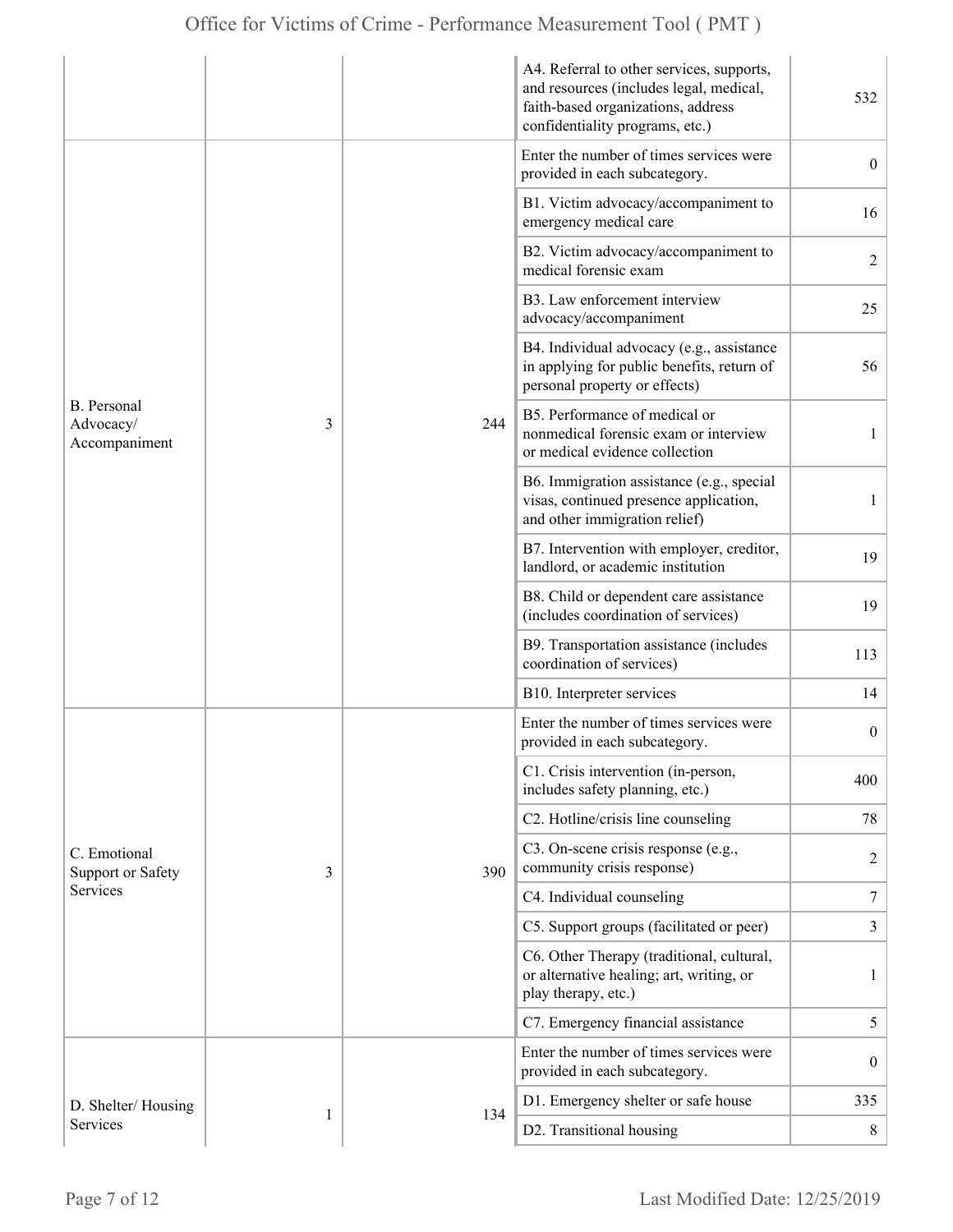|                                                         |  |                                                                            | D3. Relocation assistance (includes<br>assistance with obtaining housing) | 12               |
|---------------------------------------------------------|--|----------------------------------------------------------------------------|---------------------------------------------------------------------------|------------------|
| E. Criminal/ Civil<br>3<br>Justice System<br>Assistance |  |                                                                            | Enter the number of times services were<br>provided in each subcategory.  | $\theta$         |
|                                                         |  |                                                                            | E1. Notification of criminal justice<br>events                            | 1233             |
|                                                         |  |                                                                            | E2. Victim impact statement assistance                                    | 44               |
|                                                         |  |                                                                            | E3. Assistance with restitution                                           | 205              |
|                                                         |  | E4. Civil legal assistance in obtaining<br>protection or restraining order | 95                                                                        |                  |
|                                                         |  | 1300                                                                       | E5. Civil legal assistance with family law<br>issues                      | $\mathbf{0}$     |
|                                                         |  |                                                                            | E6. Other emergency justice-related<br>assistance                         | $\theta$         |
|                                                         |  |                                                                            | E7. Immigration assistance                                                | $\mathbf{0}$     |
|                                                         |  |                                                                            | E8. Prosecution interview<br>advocacy/accompaniment                       | 255              |
|                                                         |  |                                                                            | E9. Law enforcement interview<br>advocacy/accompaniment                   | $\boldsymbol{0}$ |
|                                                         |  |                                                                            | E10. Criminal advocacy/accompaniment                                      | 389              |
|                                                         |  |                                                                            | E11. Other legal advice and/or counsel                                    | 38               |

# **ANNUAL QUESTIONS**

| <b>Grantee Annually Reported Questions</b>                                                                                                       |                |  |  |
|--------------------------------------------------------------------------------------------------------------------------------------------------|----------------|--|--|
| <b>Question/Option</b>                                                                                                                           | Count          |  |  |
| Were any administrative and training funds used during the reporting period?                                                                     |                |  |  |
| Yes                                                                                                                                              |                |  |  |
| No.                                                                                                                                              | $\Omega$       |  |  |
| Did the administrative funds support any education activities during the reporting period?                                                       |                |  |  |
| Yes                                                                                                                                              |                |  |  |
| No                                                                                                                                               | $\overline{0}$ |  |  |
| Number of requests received for education activities during the reporting period.                                                                | 8              |  |  |
| Number of people trained or attending education events during the reporting period.                                                              | 251            |  |  |
| Number of events conducted during the reporting period.                                                                                          | 15             |  |  |
| Did the grant support any coordination activities (e.g., with other service providers, law enforcement agencies) during the<br>reporting period? |                |  |  |
| Yes                                                                                                                                              |                |  |  |
| No                                                                                                                                               | $\overline{0}$ |  |  |
| Describe any program or educational materials developed during the reporting period.                                                             |                |  |  |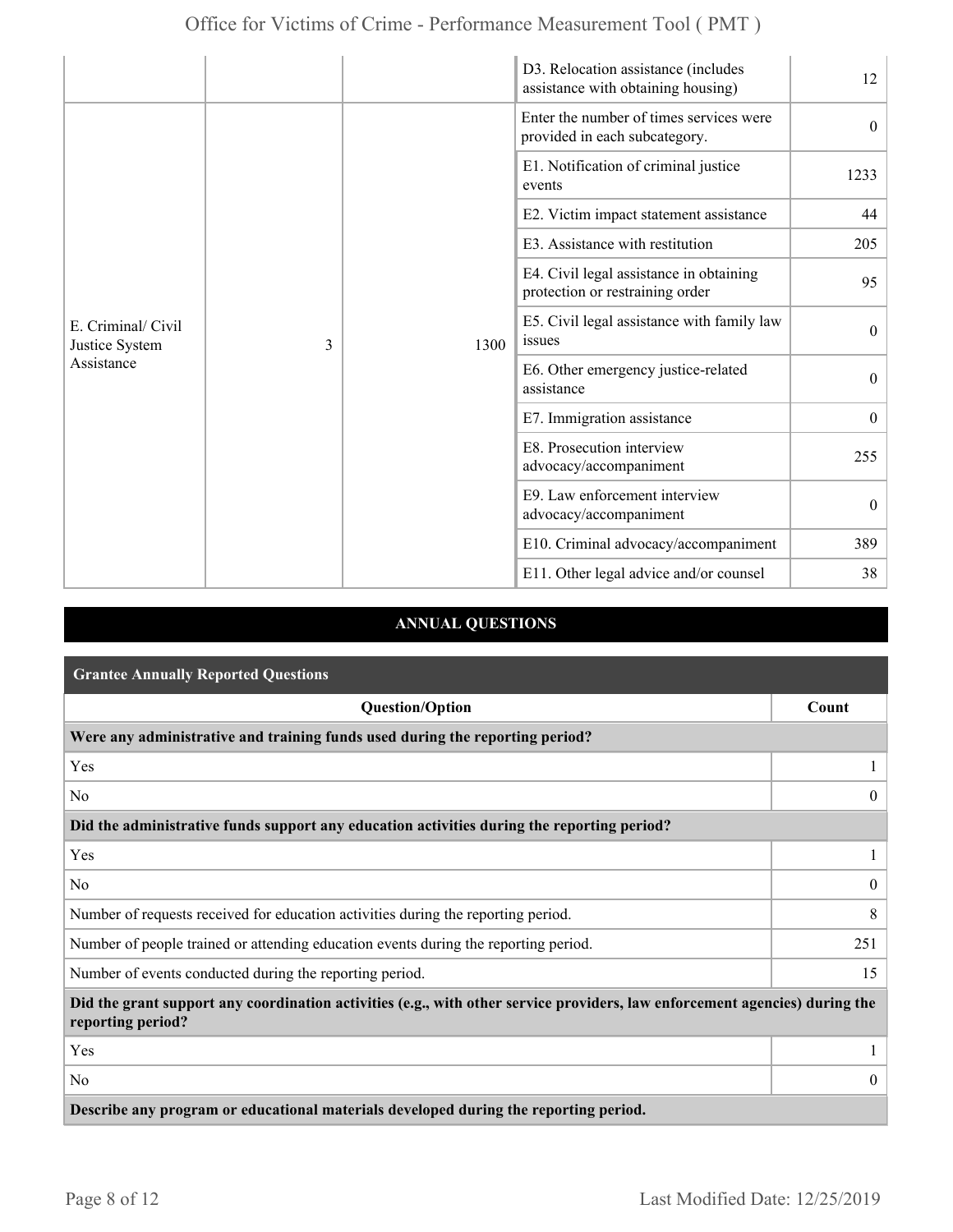The program or education materials developed and/or updated during the reporting period are as follows: Redesigned OAG website to increase effectiveness. Use social media to reach constituents on matters that affect them. Improve victim response through automation, professional development of staff and stakeholders, and victim compensation efforts. Updated the Resource link to subrecipient documents to make it user friendly . Updated the Office of Victims of Crime, Training and Technical Assistance Center (OVC/TTAC) resource website. Updated the posted notices to individuals with Limited English Proficient (LEP) in the reception areas of each division.

# **Describe any planning or training events held during the reporting period.**

Planning Events Held The OAG s planning activities include several outreach meetings held in communities throughout Guam. Planning activities also included the development and release of open and competitive FY2018 Call for Proposals solicitations in 2019. Training Planning for future training needs of victim assistance service providers and allied professionals is an evolving ongoing task and will continue into FY2020. During this reporting period, FY2016 VOCA victim assistance funds to provide training activities to victim assistance service providers and allied professionals in August 26 and 27, 2019. Based on feedback from the victim advocacy trainings provided in 2018 and 2019, it was noted that a more extensive training needs assessment process needs to be conducted specifically around training needs and gaps that can be identified locally with subject matter experts or off-island based trainers and/or consultants. Training events held during the reporting period are as follows: Oct 1, 2018 – Sep 30, 2019 – Office of the Attorney General of Guam. Victim Advocate Training (VAT) and, or Refresher courses web-based system to increase knowledge, skills, or abilities that are essential towards enhancing and expanding service delivery to crime victims. Oct 23, 2018 – Office of the Attorney General of Guam. VOCA Subrecipient Orientation training or refresher for new and/or existing VOCA subrecipients. March 13, 2019 – Terrorism and Mass Violence online training course. August 12 – 15, 2019 – Office of the Attorney General of Guam. 2019 VOCA National Training Conference. This important 2 day conference is designed exclusively for VOCA assistance and state compensation administrators, staff and Board members. The conference provided a unique opportunity for conference attendees to obtain critical up-to-date information on VOCA funding and ways to improve program and grant management. August 26 – 27, 2019 – Office of the Attorney General of Guam. 2019 Victim Advocacy Professional Related Training Conference. This important 2 – day conference is designed for VOCA subrecipients, victim assistance providers, social workers, prosecutors, law enforcement, and allied professionals who deal with crime victims of underserved LGBTQ populations and children and/or individuals with mental disabilities. The OAG provided training to approximately 100 participants during the reporting period. September 4 – 8, 2019 – Office of the Attorney General of Guam. Victim Advocacy Professional Training Conference provided by the Institute on Violence and Trauma (IVAT), San Diego, California.

## **Describe any program policies changed during the reporting period.**

The program policies changed during the reporting period are as follows: Language Access Plan, Policy 2019-001 – the Language Access Plan was updated to reflect changes in data and procedures for review and compliance. The intent of the Plan is to provide timely, meaningful, and equal access to all individuals who require services from the OAG. Equal Employment Opportunity Plan Utilization Report, Policy 2019-002 – the OAG is committed to the principles of EEO and non-discrimination as a necessary element of the merit system regarding the hiring and/or promoting of minorities, females and/or underrepresented groups. Enhancing VOCA Programmatic Oversight – all VOCA fiscal forms and programmatic monitoring tools are periodically reviewed and updated accordingly to aid in monthly/quarterly desk reviews and site visits for monitoring compliance and providing financial and programmatic oversight of VOCA subrecipients. Financial monitoring activities are a shared responsibility between the Finance and Grants section to provide VOCA program compliance and to update gaps in monitoring protocols and risk assessments tools used. Grants Management & Monitoring Guidelines – the guidelines are to assist and benefit the VOCA program administered by the OAG to be fiscally sound program and maintain compliance with federal and local statutes, regulations, provisions and policies. Subrecipient Monitoring Policies and Procedures – the guidelines are to assist and benefit the VOCA program administered by the OAG in its monitoring activities for subrecipients awarded VOCA funds. Review the Risk Assessment Form for any new updates to VOCA Program Guidelines, Policy changes and or Rules and/or Regulations.

## **Describe any earned media coverage events/episodes during the reporting period.**

Media and press coverage defined as earned or not paid for/purchased were the result of efforts by the OAG in commemoration of National Crime Victims rights Week (NCVRW) on April 7 – 13, 2019. The OAG conducted several outreach events to raise awareness about crime victims issues and rights and services, highlight local victim assistance services and to introduce the community to the important resources and services available with partner agencies and allied professionals in the same field. This year s theme – Honoring Our Past. Creating Hope for the Future. This year s event will celebrate the progress made by those before us as we look to a future of crime victim services that is even more inclusive, accessible, and trauma-informed. The OAG uses these opportunities to highlighted how the investment of communities in crime victims expands the opportunity for victims to disclose their victimization, connect with services, and receive the support they need. The OAG encouraged VOCA subrecipients to participate in the week s events and in other victim-related observances throughout the month. Events sponsored by the Office of Attorney General of Guam are as follows: o April 09, 2019 - National Crime Victims Rights Week Community Outreach at Agana Shopping Center. o April 10, 2019 - National Crime Victims Rights Week Community Outreach at Agana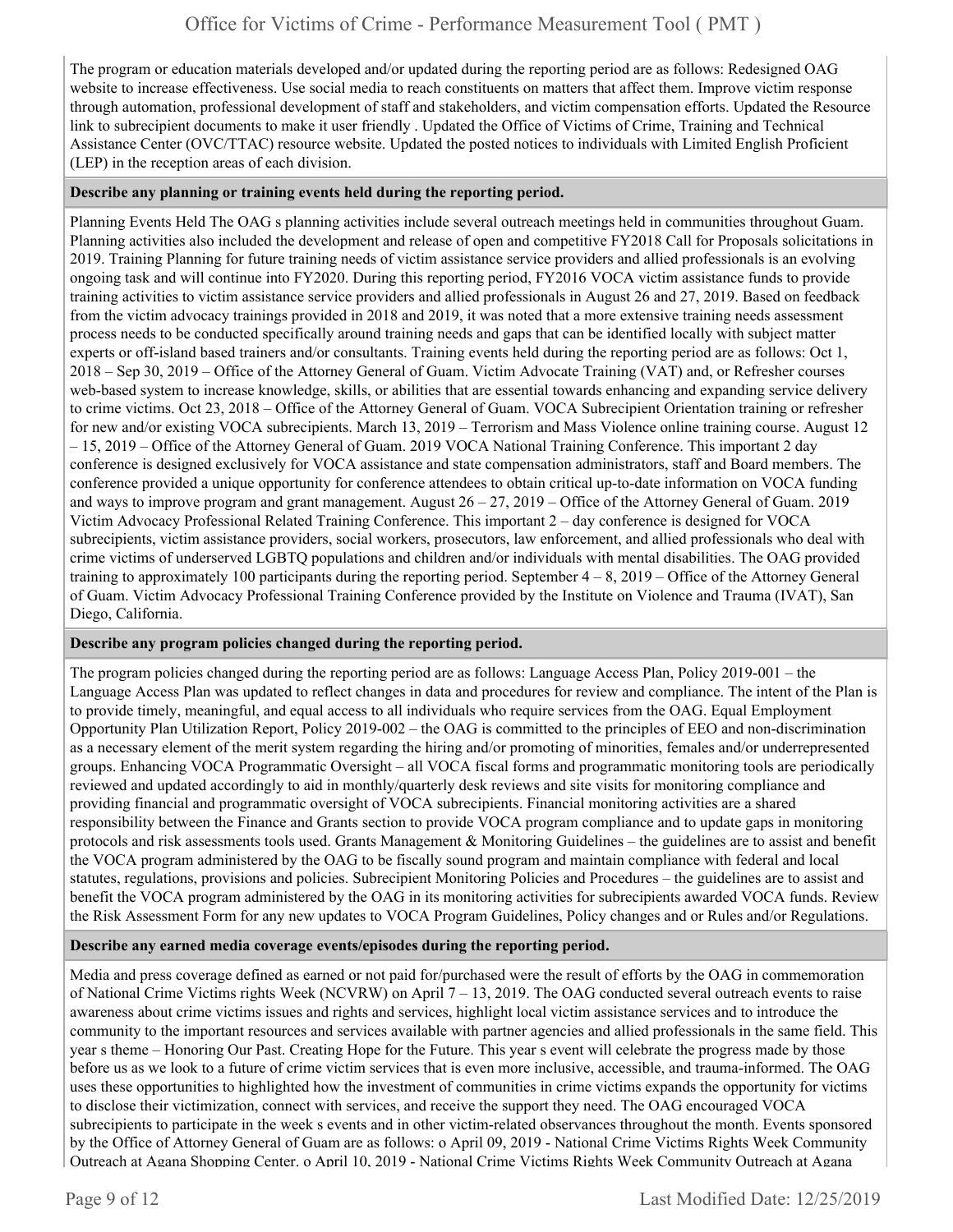Outreach at Agana Shopping Center. o April 10, 2019 - National Crime Victims Rights Week Community Outreach at Agana Shopping Center. o April 11, 2019 - National Crime Victims Rights Week Community Outreach at Agana Shopping Center. The Attorney General assisted by the OAG s Public Information Officer work together with the media to highlight the available services to victims and any victim-centered incidents that have happened via OAG s website, twitter account and other media streams. The VOCA Subrecipients have worked with the media to highlight the available services to victims and/or their survivors.

#### **Describe any coordinated responses/services for assisting crime victims during the reporting period.**

Guam s multidisciplinary service delivery system relies on the consolidated input from law enforcement agencies, prosecutors, courts and other victim service providers. The information collected and the ongoing discussions and collaboration among all the partners helps us to put together a comprehensive strategic plan to develop, implement, and enforce a victim notification and notification program for victims to access confidentially and conveniently. The OAG continues to hold discussions with victim assistance service providers, advocates, other non-profits organizations, public and/or private entities, policymakers and allied professionals to help us transform victim services by identifying major issues that may hamper our progress and to better address the delivery of victim-centered services. The OAG s intent is to expand and/or enhance data collection of victimizations to better understand how crime victims occur in Guam, identify evidence-based practices to better serve our victims, disseminate practical and useable victim research within our jurisdiction, and promote best-practices collaboration among our stakeholders. Several program pamphlets and informational brochures were posted around the community. During this reporting period, the Office of the Attorney General and Victim Service Center participated in the Crime Victim s Rights Week held at the Agana Shopping Center, a local shopping mall, from April 9 through 11, 2019. The general public was invited to participate in these events which brought awareness to crime victims rights. Victim Service Center Placards and Brochures were distributed to attendees and other victim service providers, non-profit organizations, local businesses, and government agencies attended as well.

## **Please discuss the major issues in your state that either assist or prevent victims from receiving assistance during the reporting period.**

The Guam Criminal Injuries Compensation Commission (CICC), members are very much active in their role, meeting quarterly to discuss, approve policies, procedures and applications for compensation for injuries and/or expenses incurred by victims. The current Commission comprised of three members are appointed by the Governor of Guam, thus, the OAG continues its coordinated efforts to secure interest and placement in Commission membership for the vacant positions that have not been filled. The OAG continually works towards identifying underrepresented victims so that they can receive victim assistance services and why some people access services while other don t to better design and implement best practices for connecting people to the direct victim services that they may need. The OAG supports and equip our VOCA subrecipients with the necessary tools so that they can provide the most useful and effective services to crime victims. Our goal is that victim services are accessible, culturally appropriate and relevant, trauma informed, and that the majority of victim s access and benefit from these much-needed services. If funding increases for the victim assistance program, it will result in more claims being filed. Of the awards granted, more than half were for medical care needs for beneficiaries who are uninsured and/or receive public assistance. If medical insurance coverage decreases, then benefits would have to be adjusted; or if medical coverage increases, less monies would be used towards medical expenses, thus, would this expand to other benefits. VSC Advocates continue to have difficulty contacting or locating victims who do not have the means for communication, are homeless, or give incorrect contact information. However, VSC program staff continue to diligently network and coordinate with the OAG Investigative Section, Mayor s Council of Guam and other agencies or resources to improve its efforts at making contact with victims.

## **Please describe ways that your agency promoted the coordination of public and private efforts within the community to help crime victims during the reporting period.**

On April 9 - 11, 2019, the OAG, in commemoration of Guam s 2019 National Crime Victims Rights Week (NCVRW) conducted outreach events at several locations throughout the community to raise awareness about crime victims issued and rights and to introduce the community to the important resources and services available. Several of our vital community, government partners and direct victim assistance service providers assisted in making these 3 events well attended. The OAG has worked closely with public and private entities to provide services to crime victims, including our VOCA subgrantees, Erica s House, Victim Advocates Reaching Out (VARO), Guam Legal Assistance Services Corporation – Disability Law Center, and OAG Victim Service Center (VSC) and Sanctuary, Incorporated of Guam. Our intent is to improve upon our services by creating a learning community designed to build capacity through collaborative partnerships and training building among the victim service community towards similar goals in the same professional field, sharing work being done in each project and to share lessons-learned to provide effective direct victim services.

**Please describe any notable activities at the grantee level during the reporting period that improved delivery of victim services.**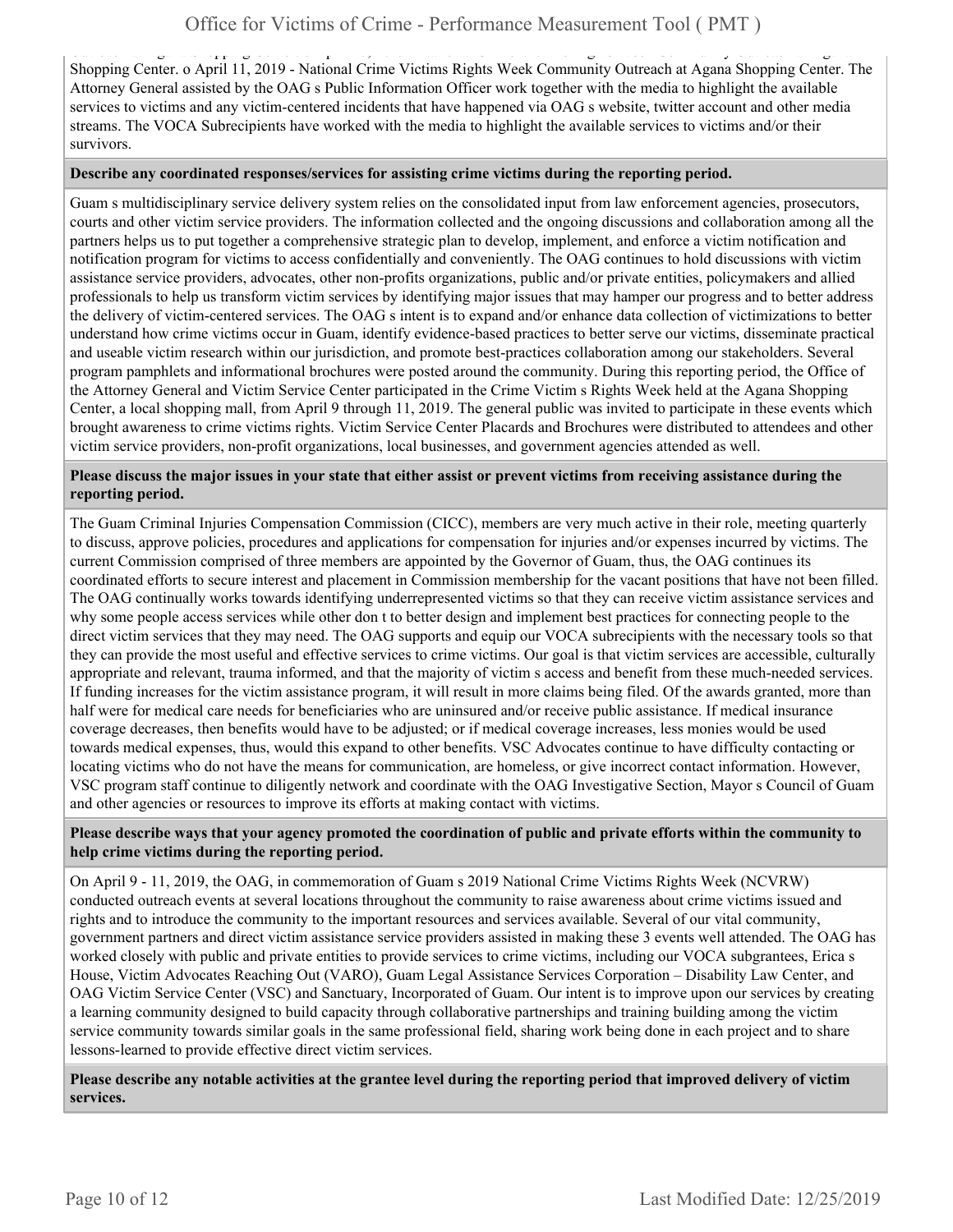The OAG issued a Call for Proposals, Notice of Funding Availability FY2018 Victims of Crime Act (VOCA) Crime Victim Assistance Grant Program during this reporting period. OAG published all Call for Proposals by issuing a media release i.e., print advertisement in a locally in a newspaper of general circulation. Once the media release is issued/published, the grant application is made available via OAG s website. At the time of the application release, an email is sent to all interested potential vendors or those who expressed an interest in being notified for NOFA opportunities. The user link is created for interested applicants to download the application and required mandatory and federal certification forms. Notable Accomplishments: 1) Continue to received VOCA formula grants in the continuum of providing direct victim assistance services to victims of crime. 2) Criminal Injuries Compensation Commission (CICC) In FY2019, Guam received a grant award of \$82,000 for reimbursement under the VOCA Compensation Assistance Program (\$.60 cents for every dollar awarded from the CICC Fund). 3) VOCA Grant Administration – Expanding victim assistance services to crime victims. a. Sustain 2 victim advocate classified positions locally in FY2019. b. Develop specifications and procure an automated victim notification system for Guam. This objective is ongoing. e. Provide ongoing technical and programming support to the OAG for all automation initiatives. f. Assess existing databases, statistical methodology, and data collection to determine enhancements necessary for management reports to be produced to increase efficiencies, including work or caseload trends, statistics, and performance metrics for future performance-based budgeting. 4) Continue to provide the technical support necessary for the implementation of the Family Violence Registry pursuant to P.L. 31-103 (designed as a web based searchable database). 5) Provide management oversight and increase awards under the Criminal Injuries Compensation Commission (CICC) to establish a history of compensation of two (2) years, and thereafter apply to the Office for Victims of Crime for reimbursement to the territory based on \$.60 recovery per dollar awarded. 6) Enhancing Data-Driven Collection Efforts. A Statistician was hired to enhance data driven collection efforts. The Statistician analyzed data from various OAG division and direct victim assistance services providers to ensure OAG management make better informed policy decisions and program operational changes.

# **Please discuss each priority (i.e., child abuse, domestic assault, sexual assault, and underserved) in which VOCA funds have been used to assist crime victims during the reporting period**

Child abuse – Our agency funds a service provider that provides a safe way for the victim to exchange their children with the victim's ex-partner. 2) Assures that children who have witnessed family violence will not have to re-witness violence between their parents during exchanges or visitations. 3) Provide a safe way for children who are abused to visit with the abusing parent or the parent who was unable to stop the abuse, if such visitation is allowed by the courts. Domestic Assault – Our agency funds an organization to provide crisis intervention and advocacy to primary and secondary victims of violent crimes and traumatic events with temporary shelter, clothing and food. Sexual Assault – Our agency funds an agency that provides advocacy for youth survivors of violence who are victims of domestic violence, child abuse, sexual assault, human trafficking, or other crimes of violence and so that they can recover and thrive in life. Underserved – Our agency funds an agency that assists underserved victim populations and to provide direct services to assist the growing number of youth victims of crime by providing a crisis hotline, crisis counseling, therapy/treatment, transportation, shelter/safe house, information/referral, and personal advocacy for youth survivors of violence. To provide direct services to 60 youth, between the ages of 12 and 22-years old, who are victims of domestic violence, child abuse, sexual assault, human trafficking, or other crimes of violence and so that they can recover and thrive in life. VSC continued to remain in communication with the victims providing notification charges, case or trial updates, provision of the Victims Bill of Rights, and court tours in preparation of trial, assistance obtaining protection orders, safety planning, to include assistance in preparing and submitting restitution, victim impact statements, and applications for criminal injuries compensation. Victims returning to Guam to testify at trials were provided assistance through arranging for the logistics of the victim s arrival, lodging and meals, transportation to and from court, accompaniment, and other necessary meetings regarding the case and continued up until their departure. Limited English proficient victims or their family members were assisted by utilizing an OAG contracted language interpreter.

# **Please briefly describe efforts taken to serve Victims of Federal crime during the reporting period.**

The Office of the Attorney General promotes coordinated efforts with the U.S. Attorney s Office in the areas of trafficking, human, sex or labor. VOCA Subrecipients partner with FBI victim advocates to provide assistance if it is warranted.

## **Please identify any emerging issues or notable trends affecting crime victim services in your state during the reporting period.**

Trends seen by Victim Service Center (VSC): Older victims of crime (over 60 years of age) Criminal Sexual Conduct cases are more prevalent among younger age children Family violence remains on the top three notable crimes. During this fiscal year, our efforts were geared towards improving direct victim assistance services and being more victim-centered in our responses. We focused on increasing access to services for limited English populations through improving our Language Access Plan, building on interpreter pool listings and sharing resources with other departments and agencies. We see more cases of male victims from past sexual assault survivors are coming forward to report. Additional reporting requirements are time-consuming and takes valuable staff resources time away from providing direct victim assistance services, thus, we are conducting more periodic reviews to access our reporting process to make it more efficient rather than burdensome on the victims and staff as well.